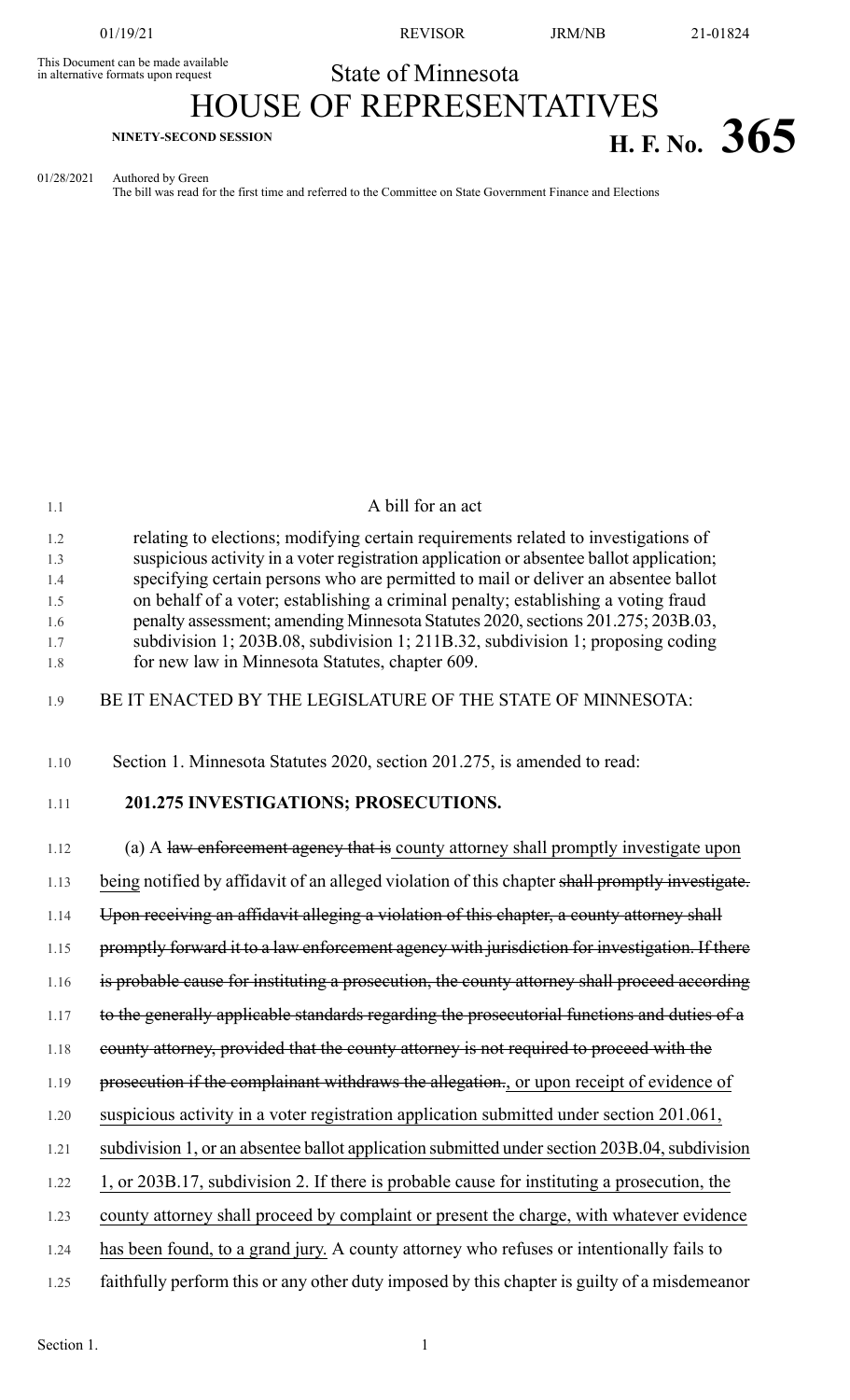| 2.1  | and upon conviction shall forfeit office. The county attorney, under the penalty of forfeiture |
|------|------------------------------------------------------------------------------------------------|
| 2.2  | of office, shall prosecute all violations of this chapter and chapter 203B where probable      |
| 2.3  | cause exists, except violations of this section. If a complainant withdraws an allegation      |
| 2.4  | under this chapter, the county attorney is not required to proceed with the prosecution.       |
| 2.5  | (b) Willful violation of this chapter by any public employee constitutes just cause for        |
| 2.6  | suspension without pay or dismissal of the public employee.                                    |
| 2.7  | (c) Where the matter relates to a voter registration application submitted electronically      |
| 2.8  | through the secure website established in section 201.061, subdivision 1, alleged violations   |
| 2.9  | of this chapter may be investigated and prosecuted in the county in which the individual       |
| 2.10 | registered or attempted to register.                                                           |
| 2.11 | (d) A county attorney that receives an affidavit or an application that shows evidence         |
| 2.12 | of suspicious activity under this section must, within one year of receiving the affidavit or  |
| 2.13 | evidence, submit a report to the secretary of state and to the chairs and ranking minority     |
| 2.14 | members of the committees of the legislature with jurisdiction over elections policy detailing |
| 2.15 | the investigation and its findings, including whether the investigation resulted in a          |
| 2.16 | prosecution. This paragraph does not require the submission of data that is not public due     |
| 2.17 | to its use in an active criminal investigation.                                                |
| 2.18 | <b>EFFECTIVE DATE; APPLICABILITY.</b> This section is effective the day following              |
| 2.19 | final enactment and applies to affidavits or applications submitted on or after that date.     |
| 2.20 | Sec. 2. Minnesota Statutes 2020, section 203B.03, subdivision 1, is amended to read:           |
| 2.21 | Subdivision 1. Violation. (a) No individual shall intentionally:                               |
| 2.22 | (1) make or sign any false certificate required by this chapter;                               |
| 2.23 | (2) make any false or untrue statement in any application for absentee ballots;                |
| 2.24 | (3) apply for absentee ballots more than once in any election with the intent to cast an       |
| 2.25 | illegal ballot;                                                                                |
| 2.26 | (4) exhibit a ballot marked by that individual to any other individual;                        |
| 2.27 | (5) do any act in violation of the provisions of this chapter for the purpose of casting an    |
| 2.28 | illegal vote in any precinct or for the purpose of aiding another to cast an illegal vote;     |
| 2.29 | (6) use information from absentee ballot materials or records for purposes unrelated to        |
| 2.30 | elections, political activities, or law enforcement;                                           |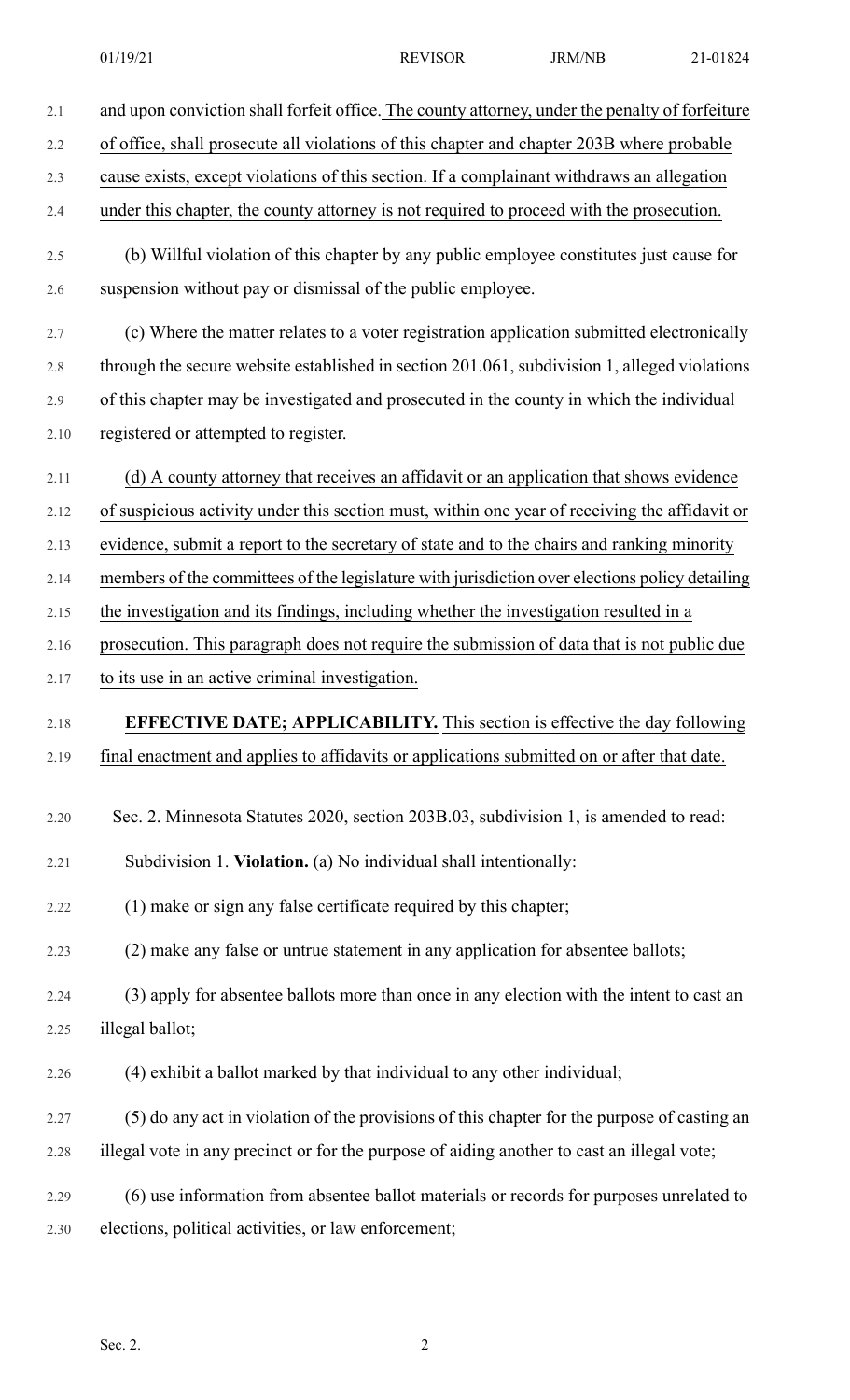| 3.1 | (7) provide assistance to an absentee voter except in the manner provided by section |
|-----|--------------------------------------------------------------------------------------|
| 3.2 | $204C.15$ , subdivision 1;                                                           |

- 3.3 (8) solicit the vote of an absentee voter while in the immediate presence of the voter  $3.4$  during the time the individual knows the absentee voter is voting;  $\theta$
- 3.5 (9) alter an absentee ballot application after it has been signed by the voter, except by 3.6 an election official for administrative purposes.; or

## 3.7 (10) engage in any activity prohibited by section 211B.13 for the purpose of inducing 3.8 a person to apply for, complete, or cast an absentee ballot.

3.9 (b) Before inspecting information from absentee ballot materials or records, an individual 3.10 shall provide identification to the public official having custody of the material or 3.11 information.

## 3.12 **EFFECTIVE DATE.** This section is effective the day following final enactment.

3.13 Sec. 3. Minnesota Statutes 2020, section 203B.08, subdivision 1, is amended to read:

3.14 Subdivision 1. **Marking and return by voter; penalty.** (a) An eligible voter who 3.15 receives absentee ballots as provided in this chapter shall mark them in the manner specified 3.16 in the directions for casting the absentee ballots. The return envelope containing marked 3.17 ballots may be mailed as provided in the directions for casting the absentee ballots or may 3.18 be left with the county auditor or municipal clerk who transmitted the absentee ballots to 3.19 the voter. If delivered in person, the return envelope must be submitted to the county auditor 3.20 or municipal clerk by 3:00 p.m. on election day.

3.21 The voter may designate an agent to deliver in person the sealed absentee ballot return 3.22 envelope to the county auditor or municipal clerk or to deposit the return envelope in the 3.23 mail. An agent may deliver or mail the return envelopes of not more than three voters in 3.24 any election. Any person designated as an agent who tampers with either the return envelope 3.25 or the voted ballots or does not immediately mail or deliver the return envelope to the county 3.26 auditor or municipal clerk is guilty of a misdemeanor.

## 3.27 (b) Except as provided in this paragraph, absentee ballots may only be mailed or delivered 3.28 by the voter who received them. At the request of the voter, one of the following persons 3.29 may mail or deliver an absentee ballot on behalf of the voter, provided that the person is at 3.30 least 18 years of age:

3.31 (1) the voter's spouse; parent or stepparent; sibling or stepsibling; child or stepchild; 3.32 grandparent or stepgrandparent, or grandchild or stepgrandchild;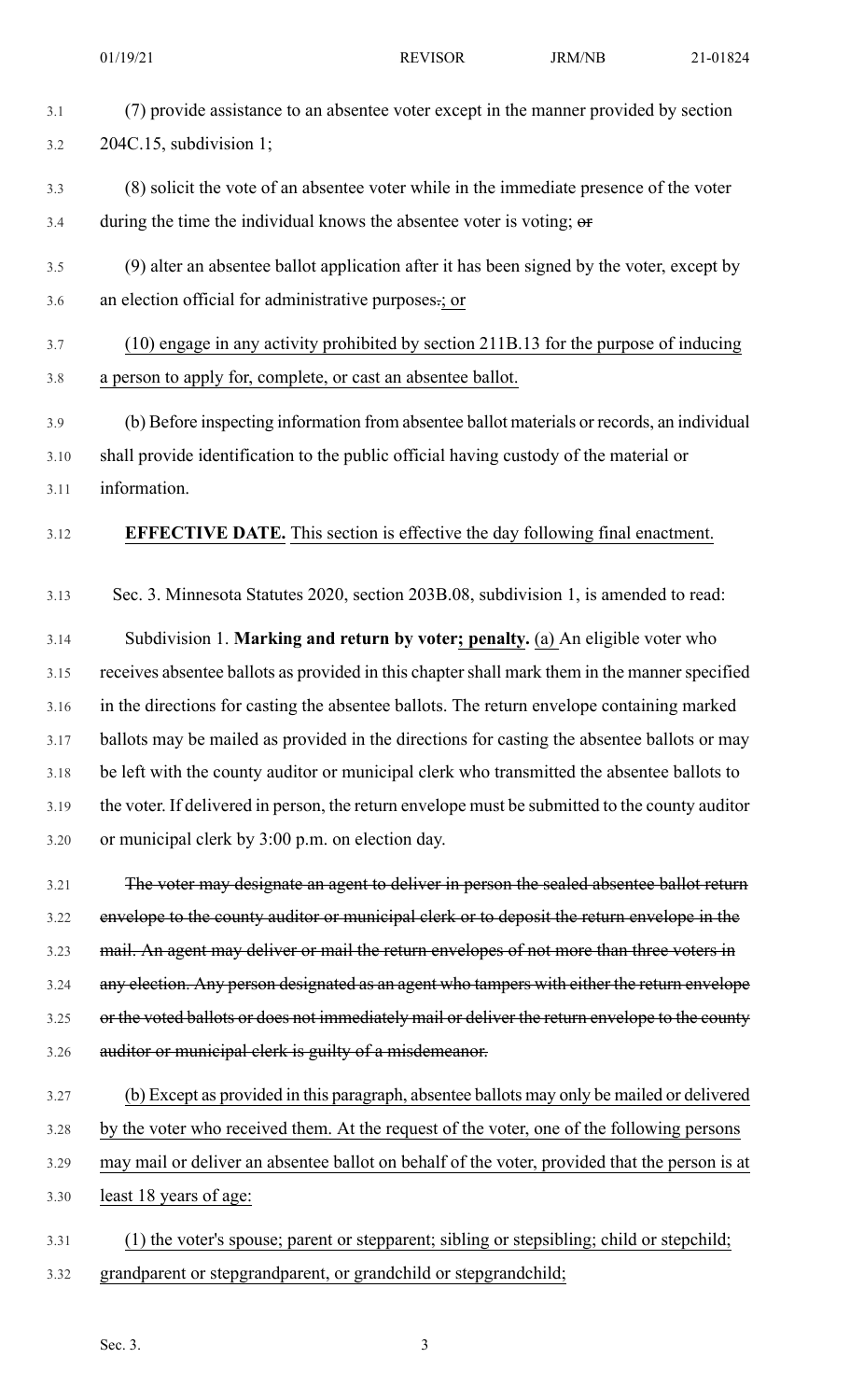01/19/21 REVISOR REVISOR 21-01824

| 4.1  | (2) the voter's legal guardian;                                                                 |
|------|-------------------------------------------------------------------------------------------------|
| 4.2  | (3) another member of the voter's household; or                                                 |
| 4.3  | (4) an agent as authorized by section 203B.11.                                                  |
| 4.4  | (c) A person who mails or delivers an absentee ballot on behalf of a voter who is not           |
| 4.5  | authorized to do so under this subdivision or section 203B.11 is guilty of a felony. A person   |
| 4.6  | authorized to mail or deliver a voter's absentee ballot who subsequently tampers with either    |
| 4.7  | the return envelope or voted ballot is guilty of a felony. A person authorized to mail or       |
| 4.8  | deliver a voter's absentee ballot who does not immediately mail or deliver the ballot is guilty |
| 4.9  | of a misdemeanor.                                                                               |
| 4.10 | <b>EFFECTIVE DATE.</b> This section is effective the day following final enactment.             |
| 4.11 | Sec. 4. Minnesota Statutes 2020, section 211B.32, subdivision 1, is amended to read:            |
| 4.12 | Subdivision 1. Administrative remedy; exhaustion. (a) Except as provided in paragraph           |
| 4.13 | (b) or (c), a complaint alleging a violation of chapter 211A or 211B must be filed with the     |
| 4.14 | office. The complaint must be finally disposed of by the office before the alleged violation    |
| 4.15 | may be prosecuted by a county attorney.                                                         |
| 4.16 | (b) Complaints arising under those sections and related to those individuals and                |
| 4.17 | associations specified in section 10A.022, subdivision 3, must be filed with the Campaign       |
| 4.18 | Finance and Public Disclosure Board.                                                            |
| 4.19 | (c) Complaints alleging a violation of section 211B.13 need not be filed with the office        |
| 4.20 | and may be prosecuted by a county attorney as provided in section 211B.16, consistent with      |
| 4.21 | the standards provided in section 201.275.                                                      |
| 4.22 | Sec. 5. [609.476] VOTING FRAUD PENALTY ASSESSMENT.                                              |
| 4.23 | (a) When a court sentences an adult convicted of violating section 201.014; 201.054,            |
| 4.24 | subdivision 2; 201.061, subdivision 5; 203B.03; 203B.08; 204C.12; 204C.14; 204C.41; or          |
| 4.25 | 211B.13, the court shall impose an assessment of \$1,000. The assessment is in addition to      |
| 4.26 | any fine imposed by the court and the surcharge required by section 357.021, subdivision        |
| 4.27 | <u>6.</u>                                                                                       |
| 4.28 | (b) The court may not waive payment of the assessment required by this section. If the          |
| 4.29 | defendant qualifies for the services of a public defender or the court finds on the record that |
| 4.30 | the convicted person is indigent or that immediate payment of the assessment would create       |
| 4.31 | undue hardship for the convicted person or that person's immediate family, the court may        |